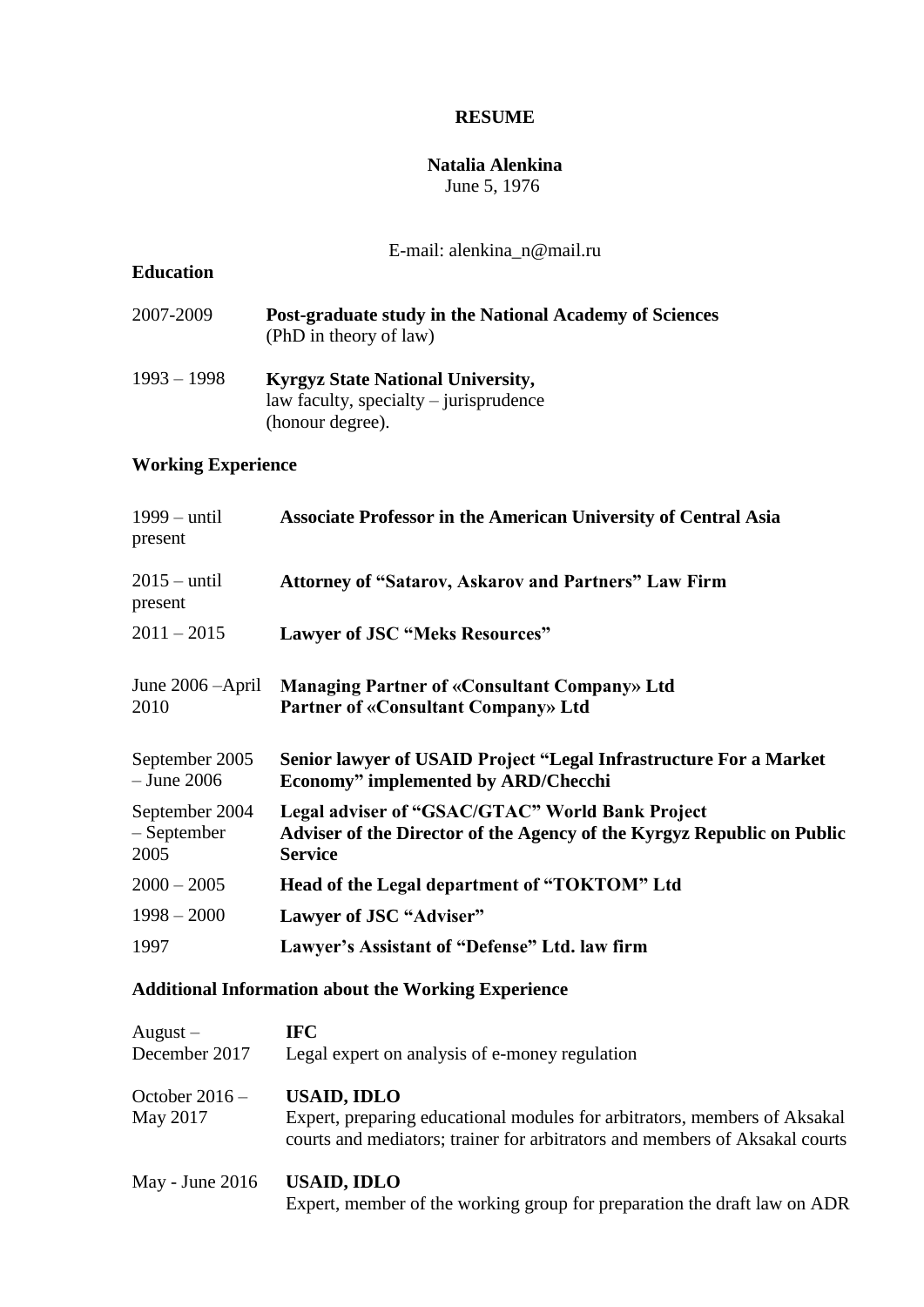| December $2015 -$              | <b>USAID, IDLO</b>                                                                                                                               |
|--------------------------------|--------------------------------------------------------------------------------------------------------------------------------------------------|
| April 2016                     | Expert, member of the working group for preparation the draft law on<br>mediation                                                                |
| December 2015                  | ABA Rule of law Initiative, Advokatura of the Kyrgyz Republic<br>Expert on preparation of amendments into the Law on Advokatura and<br>advocacy. |
| June 2014                      | <b>EU-Central Asia Rule of Law Platform</b><br>Expert on analysis of court decisions                                                             |
| December 2012 -<br>2016        | Member of the official working group for preparation of the new Civil<br><b>Procedure Code of the Kyrgyz Republic</b>                            |
| September 2012 -<br>2016       | <b>USAID, IDLO</b><br>Member of the working group for preparation of the Commentary of the<br>Civil Code of the Kyrgyz Republic                  |
| February – March<br>2012       | <b>USAID, IDLO</b><br>Member of the working group for preparation of the Handbook of<br>Commercial Law for Judges                                |
| July - December<br>2008        | <b>UNDP Democratic Governance Programme</b><br>Legal Expert on optimization of judicial proceedings for land disputes                            |
| December 2007<br>January 2008  | - UNDP poverty reduction and democratic governance program<br>Legal Adviser on access to justice affairs                                         |
| October 2006 -<br>May 2007     | <b>UNDP</b><br>Research project on Leasing for microcredit companies                                                                             |
| October 2006 -<br>January 2007 | <b>UNDP</b><br>Expert on monitoring and analysis of Kyrgyz legislation in the sphere of tax<br>disputes                                          |

# **Conferences, Seminars for the Past 5 years:**

| $2010 - 2012$   | International Research Project on "Comparative Constitutional Law: Theory<br>and Methodology in the Context of Constitutional Reforms" (Institute for<br>Law and Public Policy (Moscow, Russian Federation), CEU (Budapest,<br>Hungary)                      |
|-----------------|--------------------------------------------------------------------------------------------------------------------------------------------------------------------------------------------------------------------------------------------------------------|
| April 2010      | Inter-University Scholarly Conference on "The Improvement of the Kyrgyz<br>legislation as part of the Implementation of the Strategy of Kyrgyzstan's<br>Development during 2009-2011 years" (organized by the Kyrgyz-Russian<br>Slavic University), Bishkek; |
| May 18-22, 2011 | 19th NISPAcee Annual Conference on "Public Administration of the Future"<br>(Varna, Bulgaria)                                                                                                                                                                |
| June 17, 2012   | Training for Arbitrators on "International Commercial Arbitration: Laws,<br>Regulations, and Practice" (Bishkek, Kyrgyzstan)                                                                                                                                 |
| May 13-14, 2013 | International Theoretical and Practical Conference on "Civil Law and<br>Corporate Relations" (Almaty, Kazahstan)                                                                                                                                             |
| May 14-15, 2013 | Practical Seminar of IFC on "The Leading Role of the Board of Directors in                                                                                                                                                                                   |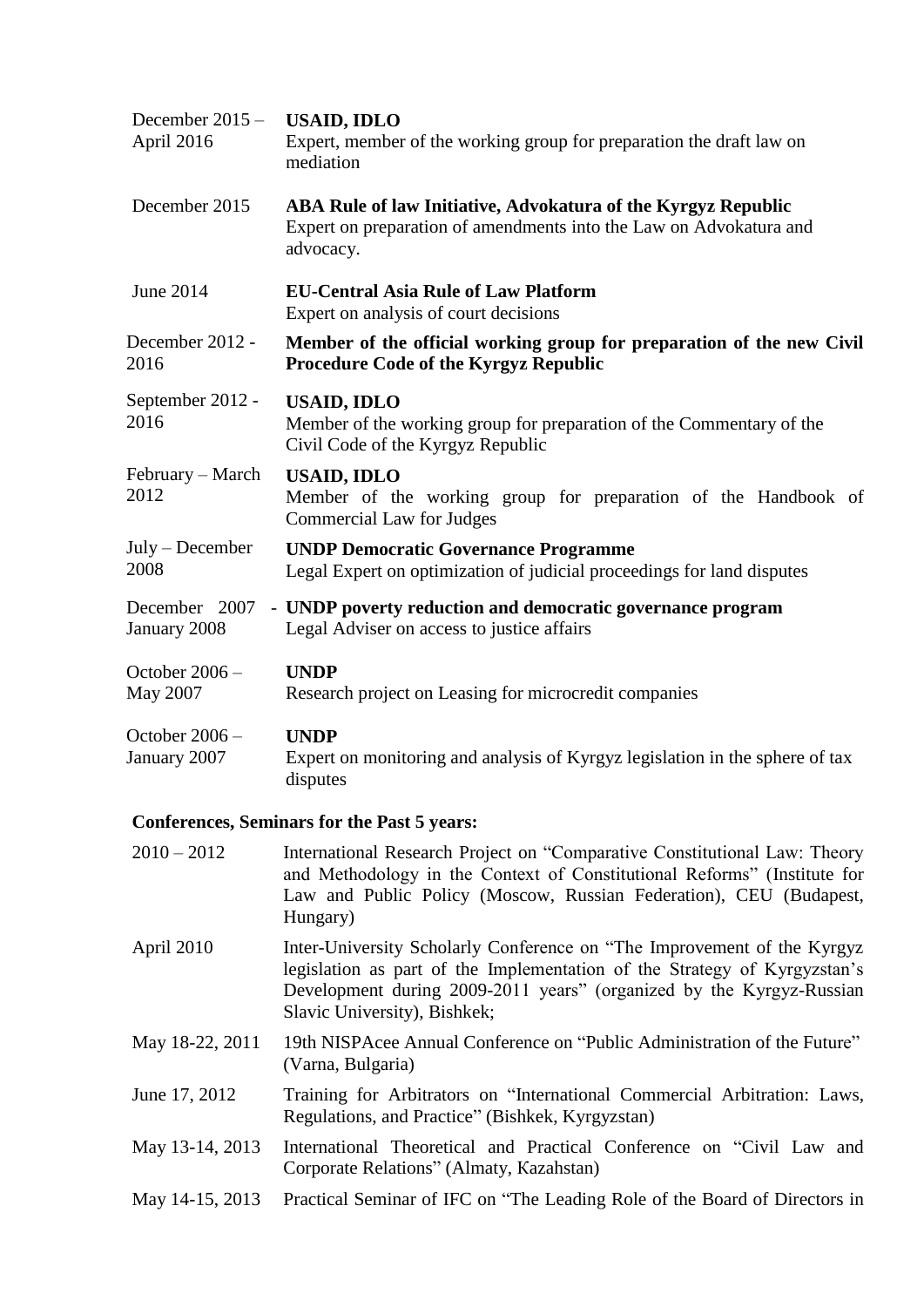|                                      | Corporate Governance" (Bishkek, Kyrgyzstan)                                                                                                                                                                                                                               |
|--------------------------------------|---------------------------------------------------------------------------------------------------------------------------------------------------------------------------------------------------------------------------------------------------------------------------|
| July $22 -$ August<br>3 2013         | Summer School on "Introduction to German Business Law" (Berlin, Kiel,<br>Wiesbaden, Germany)                                                                                                                                                                              |
| August 5-7, 2013                     | XIII ESCAS Biennial Conference 2013 "The Steppe and the Sown" (Astana,<br>Kazakhstan)                                                                                                                                                                                     |
| November 7,<br>2013                  | Roundtable on "Harmonization of Legislation of the Customs Union<br>Members" (Astana, Kazakhstan)                                                                                                                                                                         |
| November 15-16,<br>2013              | IV International Scientific and Practical Conference on Administrative Law<br>"Law of Administrative Procedures and its Significance for Special Branches<br>of Public Law" (Almaty, Kazakhstan)                                                                          |
| Mart 1-April 1,<br>2014              | Study course in Max Planck Institute for Comparative Public Law and<br>International Law (Heidelberg, Germany)                                                                                                                                                            |
| July 20-23, 2014                     | Summer School on Civil Procedure in Max Planck Institute for International,<br>European and Regulatory Procedural Law (Luxembourg)                                                                                                                                        |
| October 8-11,<br>2015                | International ESCAS Conference "Central Asia in the XXI Century:<br>Historical Trajectories, Contemporary Challenges and Everyday Encounters"<br>(Zurich, Switzerland) with presentation on "Courts of Elders and Comrades"<br>Courts: Comparing Socio-Legal Institution" |
| December 8-11,<br>2015               | Course for lawyers "German Contract Law" (Berlin, Germany)                                                                                                                                                                                                                |
| May 19-20, 2016                      | International Theoretical and Practical Conference on "Invalidity of Contracts in<br>Civil Law" (Almaty, Kazahstan)                                                                                                                                                       |
| June 20-23, 2016                     | International Forum on Administrative Law (Leipzig, Germany)                                                                                                                                                                                                              |
| September 30,<br>2016                | Training on "International Investments"                                                                                                                                                                                                                                   |
| November 29 -<br>December 1,<br>2016 | Training for judges and advocates on "Conflict of Law and Choice of Applicable<br>Law (Conflict law and International trial)" (Bishkek, Kyrgyzstan)                                                                                                                       |
| March 2-6, 2017                      | Basic Training Course for Mediators (72 hours)                                                                                                                                                                                                                            |
| April 10-11, 2017                    | TOT on "Recognition and Enforcement of International Court Decisions and<br><b>International Arbitrational Awards"</b>                                                                                                                                                    |
| June 29-30, 2017                     | International ESCAS-CESS Conference (Bishkek) with presentation on "Courts"<br>of Biys and Aksakals in Kyrgyzstan: What Does the History Teach?"                                                                                                                          |
| October 5-8,<br>2017                 | 18th CESS Annual Conference (University of Washington, Seattle) with<br>presentation on "Access to Justice? Impact of Non-State Courts: the Aksakal<br>Courts Example"                                                                                                    |
| December 7-8,<br>2017                | 5 <sup>th</sup> Ministries of Justice of EU and Central Asia Conference (Brussels)                                                                                                                                                                                        |

## **Publications for the Past 5 years:**

- 1. The Handbook for Arbitrators of the International Arbitration Court, Bishkek, 2010
- 2. Tax Contract: Problems of Correlation Private and Public Interests Civil law. Issues. Comments. Practice – Issue 36 - Almaty, 2010. – Pages.159-169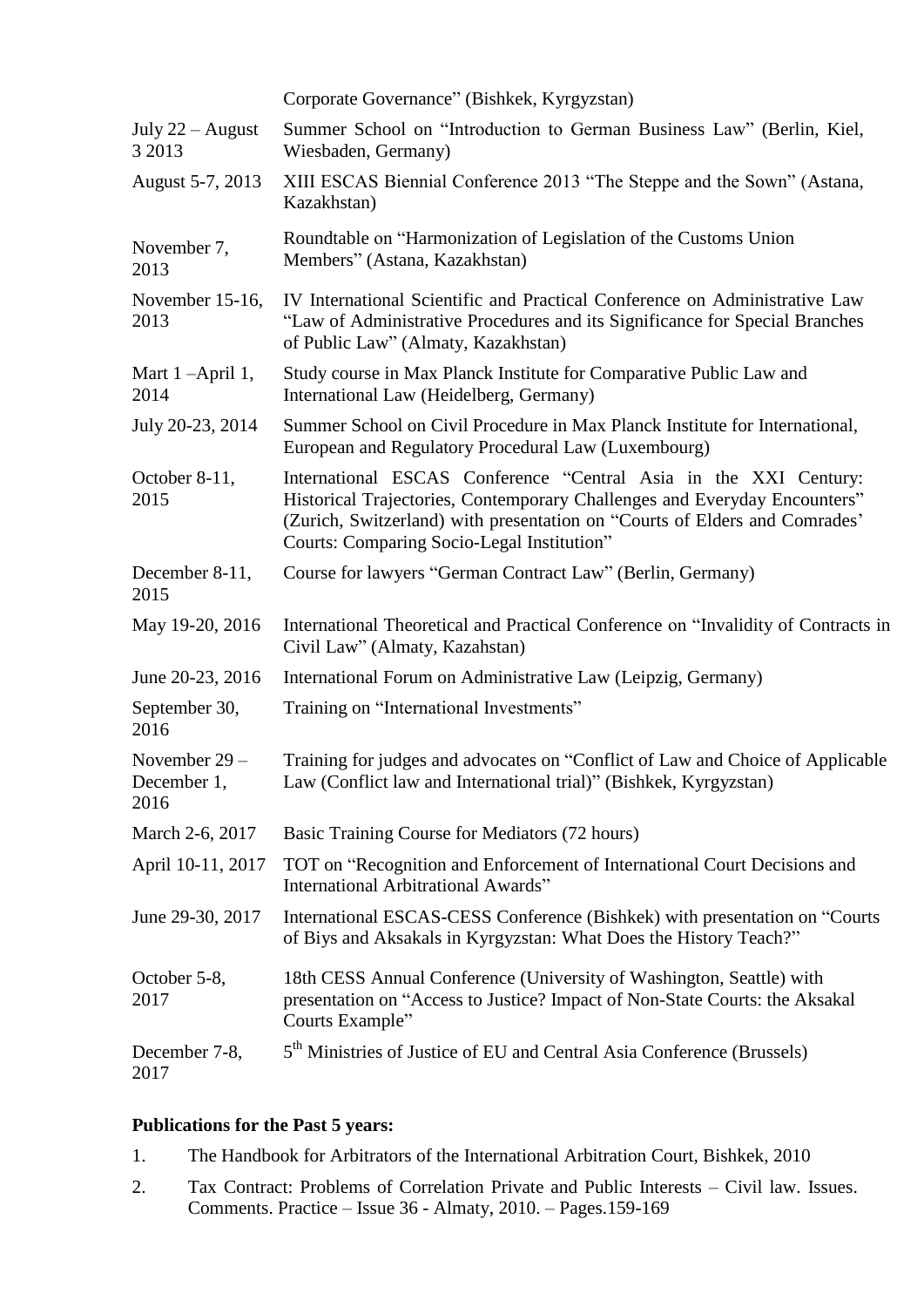- 3. Abuse of Fundamental Human Rights: A Comparative Analysis of Approaches of the Constitutional Court of the Russian Federation and the European Court of Human Rights - the collected articles of IV International theoretical and practical conference on "Traditions and Innovation of Russian Legal Thought: History and the Present" (Ivanovo, 30 of September – 2 of October, 2010).
- 4. The Role of Customary Law Institutions in the System of State Bodies and Local Governments (on the Example of Courts Aksakals of the Kyrgyz Republic) - the collected articles 19th NISPAcee Annual Conference "Public Administration of the Future" (May 18-22, 2011, Varna, Bulgaria).
- 5. Legalization of Nationalization Results: Analysis and Evaluation of Post Nationalization Measures / Comparative Constitutional Review (Russian Federation), №6, 2012.
- 6. Human Rights Guarantees in the Process of Nationalization: Test for Effectiveness / Yearbook on Human Rights 2011. Human Rights Council with the support of the Danish Institute for Human Rights. Bishkek, 2012.
- 7. Handbook of Commercial Law for Judges. Part 1 (Chapter 16. Cases related to Execution of Obligations), Bishkek, 2012.
- 8. Controversial Issues of Application of Civil Law on Nationalization / Bulletin of the Kyrgyz-Russian (Slavonic) University, №1, 2013.
- 9. Judicial Practice on Fairness and Abuse of Law in Corporate Disputes Zanger: Bulletin of the Republic of Kazakhstan law, June, 2013.
- 10. On Current State and Tend of Improving the Legislation of the Kyrgyz Republic on the Termination of Property Right / Bulletin of the Kyrgyz-Russian (Slavonic) University, No 2, 2014.
- 11. Legal Regulation of Investment Disputes in the Kyrgyz Republic: Review of the Regulatory Framework (co-authored) / Academic Journal of American University in Central Asia, №2, 2013.
- 12. Harmonization of Civil Legislation of Euroasian Economic Union state-members on Protection of Property: the Problem of Innocent Buyer // Collection of Article of Roundtable on "Harmonization of Legislation of the Customs Union Members" (Astana, Kazakhstan), 2014.
- 13. Responsibility of a Head of Legal Entity: Conflict of Good Faith Presumption and Presumption of Guilt // Bulletin of the Supreme court of Kyrgyz Republic, , No 2 (59), 2014.
- 14. Aksakals Court: Out of (Non) State Institution of Dispute Resolution: Can there be Parallels with Arbitration and Comrades' court? /Comparative Constitution Review (Moscow), #1, 2015.
- 15. Interaction Between Litigation Procedures of State and Not State Courts: the Case of Aksakal Courts in Kyrgyzstan // in book on "Procedural Science at the Crossroads of Different Generations," p.175-189.
- 16. Theoretical/Practical Commentary to the Articles of the Civil Code of the Kyrgyz Republic – B., Graffa, 2015. (co-authored – articles  $280-295$ ).
- 17. Compatibility of Litigation Procedures of State and Non State Courts: the Case of Aksakal Courts in Kyrgyzstan // Bulletin of the Kyrgyz-Russian (Slavonic) University,  $N_2$  6, 2016.